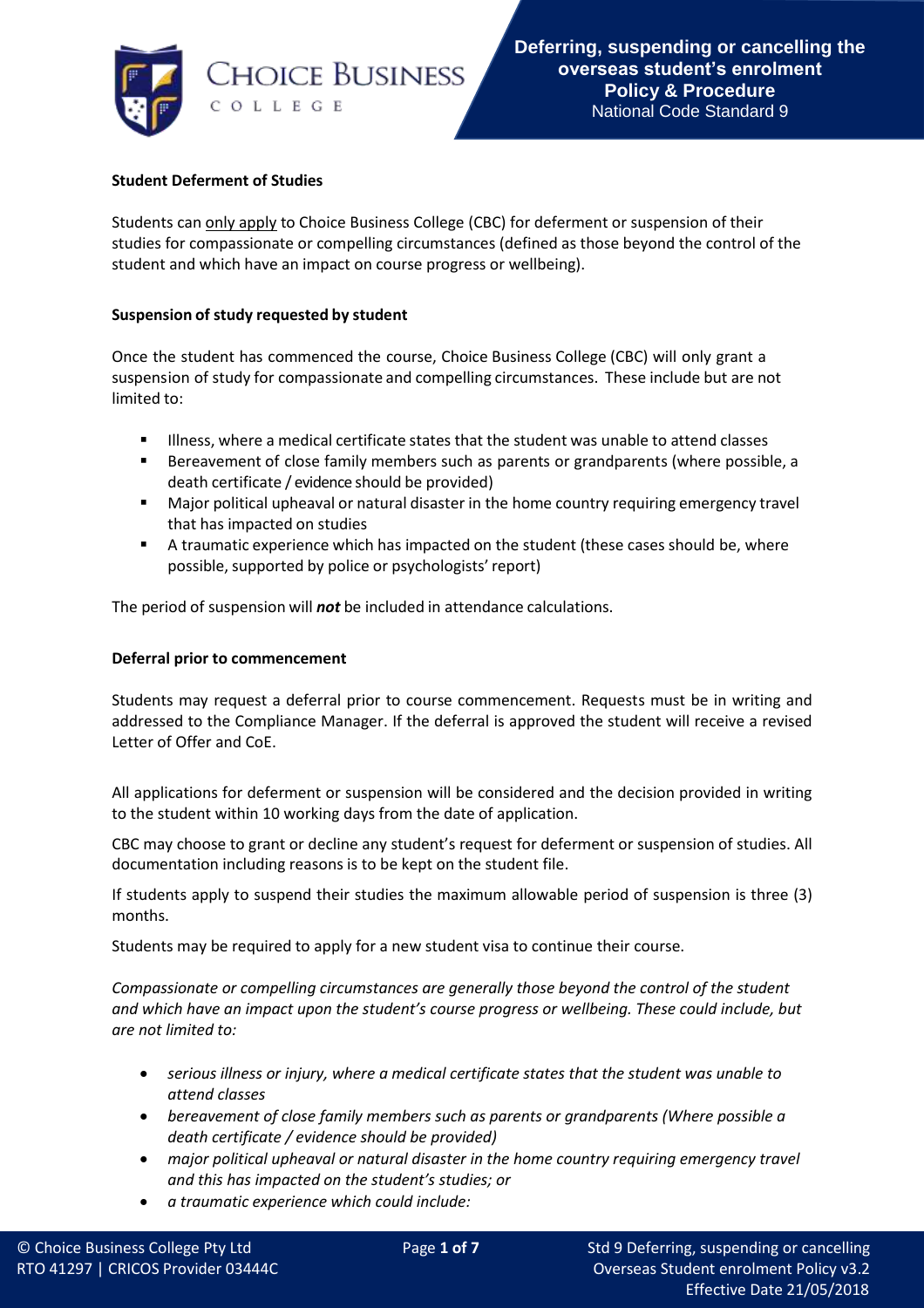

- ➢ *involvement in, or witnessing of a serious accident; or*
- ➢ *witnessing or being the victim of a serious crime, and this has impacted on the student* 
	- *(these cases should be supported by police or psychologists' reports)*
- *where the registered provider was unable to offer a pre-requisite unit; or*
- *inability to begin studying on the course commencement date due to a delay in receiving a student visa.*

CBC will use our professional judgement to assess each case on its individual merits. Documentary evidence will be required to support any compassionate/compelling application. All evidence/notes/comments must be kept on the student file.

CBC may temporarily suspend or cancel a student's enrolment if it deems the student's behaviour to be unacceptable for the educational setting. Student Code of Conduct/Behaviour/Rules are provided to students in the International Student Handbook and/or via hyperlinks and explained again during Orientation.

Regardless of whether the 'suspension of enrolment' at the student's request or a provider imposed suspension (due to misbehaviour), the period of suspension entered in PRISMS should **not be** included in attendance monitoring calculations.

### **College Initiated Deferments, Suspensions or Cancellations**

#### **Suspension**

- **•** The College may initiate a suspension of studies on the grounds of misbehaviour of a student, in accordance with the College's Student Code of Conduct/Behaviour/Rules.
- Attendance will not be recorded during a period of suspension (if the college is required to report on attendance)
- Course suspension will be recorded on PRISMS.
- The college may recommend a student who will be absent for an extended period of time for genuine reasons to 'suspend' their enrolment until they are able to return to class. Medical evidence etc would be required prior to any consideration by the college.

### **Cancellation**

The College may initiate the cancellation of a student's course

- On the grounds of misbehaviour, in accordance with the College's Student Code of Conduct/Behaviour/Rules
- due to the student no longer holding a Student Visa
- due to the student's failure to pay course fees
- Student not being a *genuine/bona fide* student, being, they do not attend class or progress in their course as further defined below
- Non-commencement of studies
- Course suspensions/cancellations will be recorded on PRISMS.
- If a student commits a serious breach of the Code of Conduct/Behaviour (eg threatening the life of another student or teacher) the police will be called and an immediate cancellation of their enrolment is allowed in this circumstance. The College will then notify Department of Education and Training (DET) and Department of Home Affairs (DHA) via PRISMS and call DHA for further instructions/guidance if needed.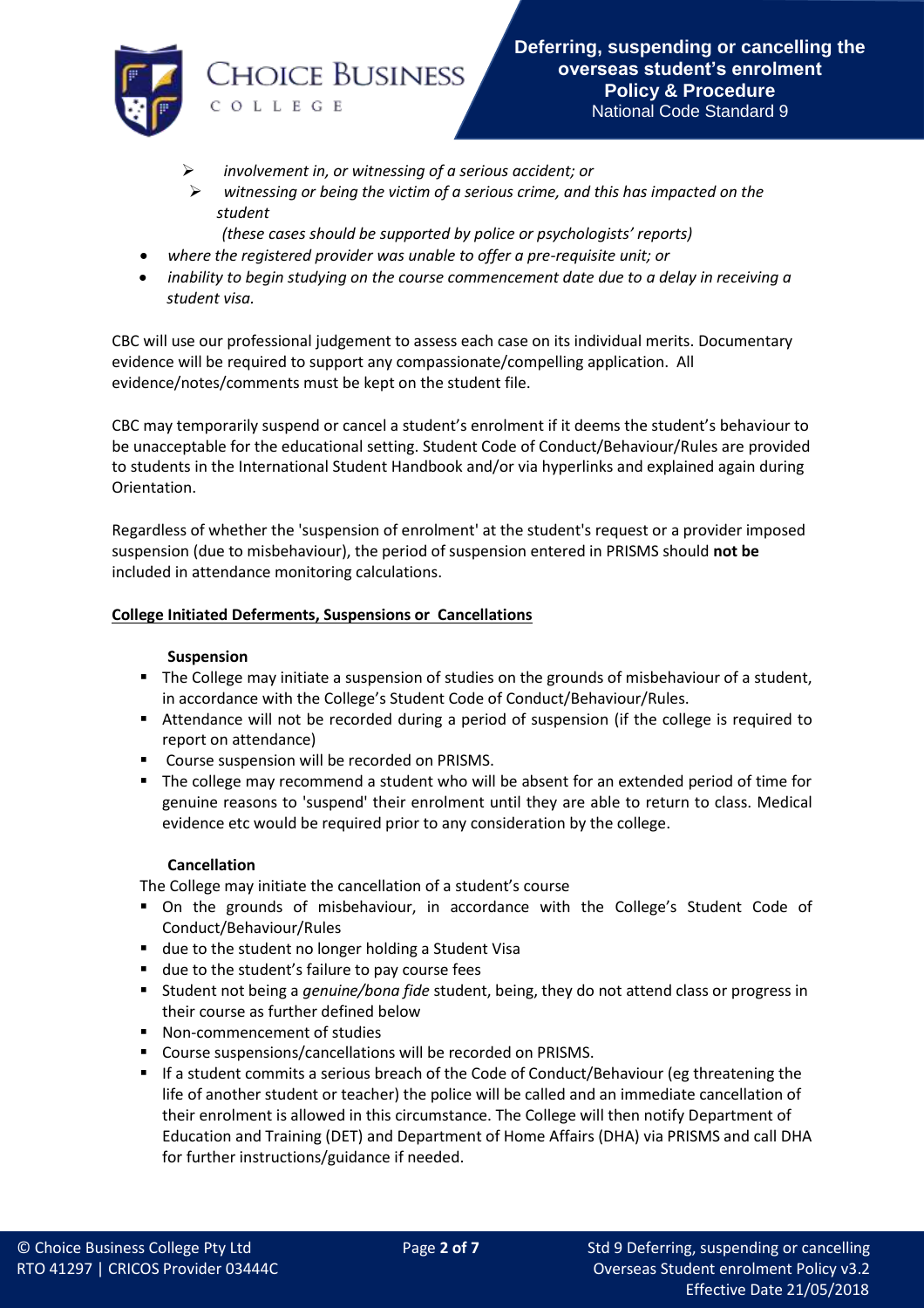

**A** *non genuine/non bona fide* **student is defined by CBC as a student with erratic (irregular/ inconsistent) course progress or does not progress in their course and does not attend/does not participate in regular classes.** CBC will ensure that prior to enrolment; students are made aware of the grounds on which cancellation of enrolment may occur, as provided to them via the International Student Handbook and other policies listed on the college website.

CBC can suspend or cancel a student's enrolment against the student's wishes, provided that the suspension or cancellation is consistent with CBC policies and/or Australian Law.

Where the student has not commenced the studies, inactively withdrawals, or extenuating circumstances relating to the welfare of the student applies CBC is not required to the notify the student of its intent to cancel the student's enrolment.

In all other circumstances, before suspending or cancelling a student's enrolment CBC must notify the student of its intention to take such action and allow the student 20 working days to access the complaints and appeals process except when the student has failed to commence the course on the designated start date. (See: *Complaints and Appeals Policy*).

Students are advised that a deferment or suspension of their studies may affect their visa.

CBC is not required to wait for the outcome of any **external appeals** process before notifying the Department of Education and Training (DET) of the cancellation of the student's enrolment.

Students who have their enrolment suspended/cancelled are subject to the rules of the refund policy regarding any refund of fees.

Where CBC has reason for concern for the welfare of the student or those with whom the student may come into contact, CBC will cancel the student's enrolment prior to completion of any appeals process.

Students have 20 working days in which to initiate the College Complaints and Appeals process. Notification on PRISMS will not occur until the result of the internal appeals process is known, unless extenuating circumstances relating to the welfare of the student apply, such as:

- o the student is at risk of committing a criminal offence or is the subject of investigation relating to criminal matters
- o the student's actual or threatened behaviour poses a threat to other staff/students/person
- $\circ$  student has medical or psychological problems that may affect their well-being
- o the student cannot be located

**If a student's CoE is cancelled by CBC, students must contact DHA within 28 days to inform DHA of their plans (to find another course, return home or access an external appeals process) and take all relevant paperwork (for example, new CoE) to DHA.**

### **PROCEDURE**

Students must apply in writing for a deferment/suspension of their studies.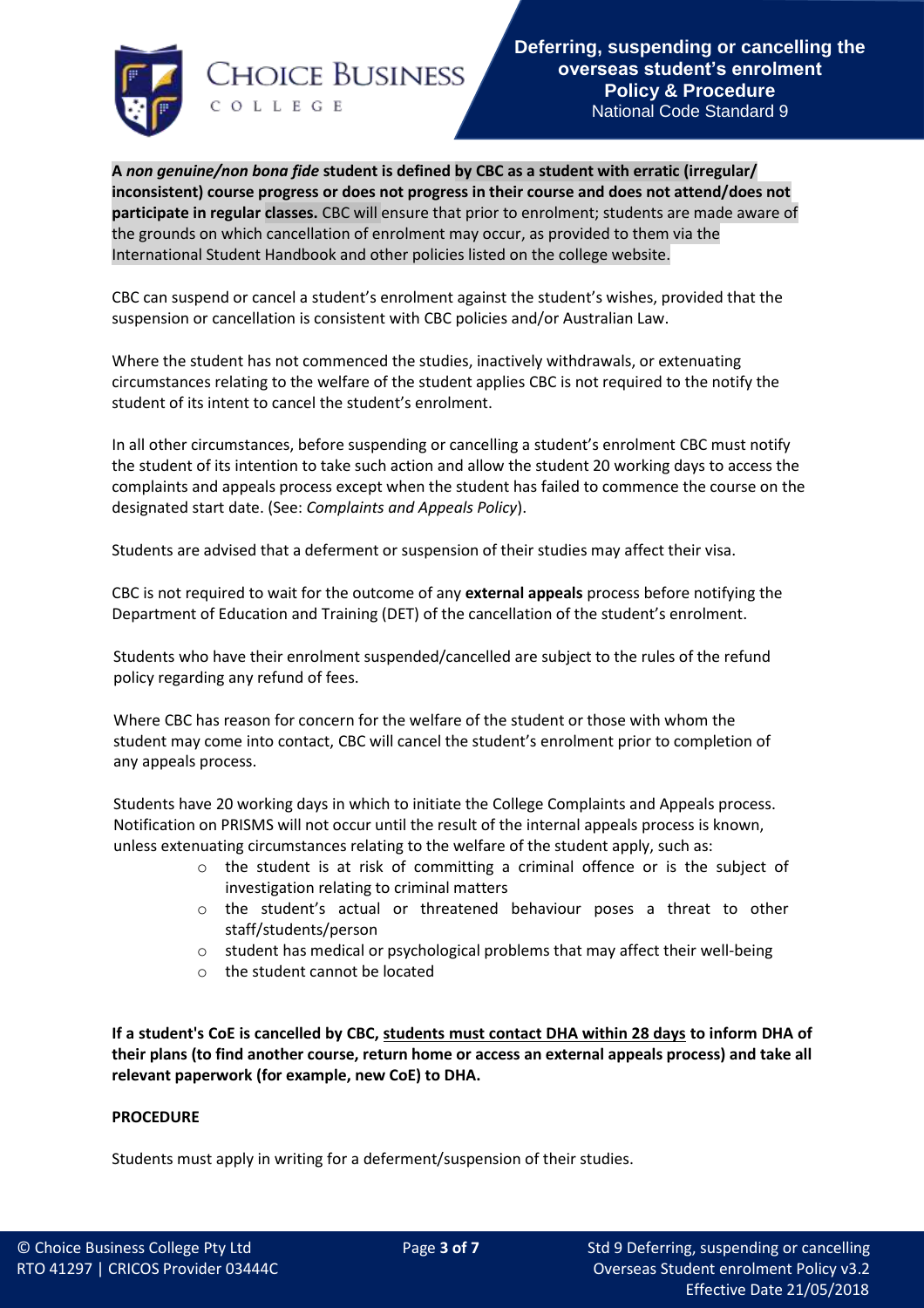

All applications for deferment or suspension will be considered and the decision provided in writing to the student within 10 working days from the date of application.

The application will be assessed on its own merits by CBC staff (documentary evidence should be included with the application) and then referred to the CEO for approval of the decision including reasons for the favourable or not favourable decision.

CBC will only grant deferment or suspension of their studies for compassionate or compelling circumstances. If a deferment or suspension is granted, students must be notified in writing that they need to contact DHA for information of how the change may or may not affect their visa.

All outcomes of an application for deferment or suspension must be advised to students in writing and documentation and notes kept on the student file.

CBC can suspend or cancel a student's enrolment provided that the suspension or cancellation is consistent with CBC policies and/or Australian Law. Before suspending or cancelling a student's enrolment CBC must notify the student of it's intention to take such action and allow the student 20 working days to access the complaints and appeals process. (see: *Complaints and Appeals Policy*).

If the complaints and appeals policy is accessed, CBC should not notify The Department of Education and Training (DET) of a change to the enrolment status **until the internal complaints and appeals process is completed** unless there are extenuating circumstances relating to the student.

CBC must notify The Department of Education and Training (DET) through PRISMS when permanently cancelling a student's enrolment.

'Extenuating circumstances' relating to the welfare of the student may include, but are not limited to the following. The student:

- o is missing;
- $\circ$  has medical concerns, severe depression or psychological issues which lead the provider to fear for the student's wellbeing;
- $\circ$  has engaged or threatens to engage in behaviour that is reasonably believed to endanger the student or others; or
- o is at risk of committing a criminal offence.

Any claim of extenuating circumstances will need to be supported by appropriate evidence.

CBC is not obligated to continue providing learning opportunities throughout the 20 working days or any subsequent period of appeal, however CBC will provide students with work to complete outside of the classroom until the appeal process is complete via electronic means. In this instance, students must continue to meet the academic requirements of the course.

Should a student not return after a period of suspension, CBC administration staff will notify The Department of Education and Training (DET) through PRISMS of 'student notified cessation of studies'. The 'termination reason' will be 'Student notified cessation of studies'. A comment should be entered that the 'Student did not return' or 'Student did not re-enrol'.

In this instance CBC is not required to send a Notice of Intention to report letter and observe any appeals requirements, OR to notify the student of the intention to cancel their studies.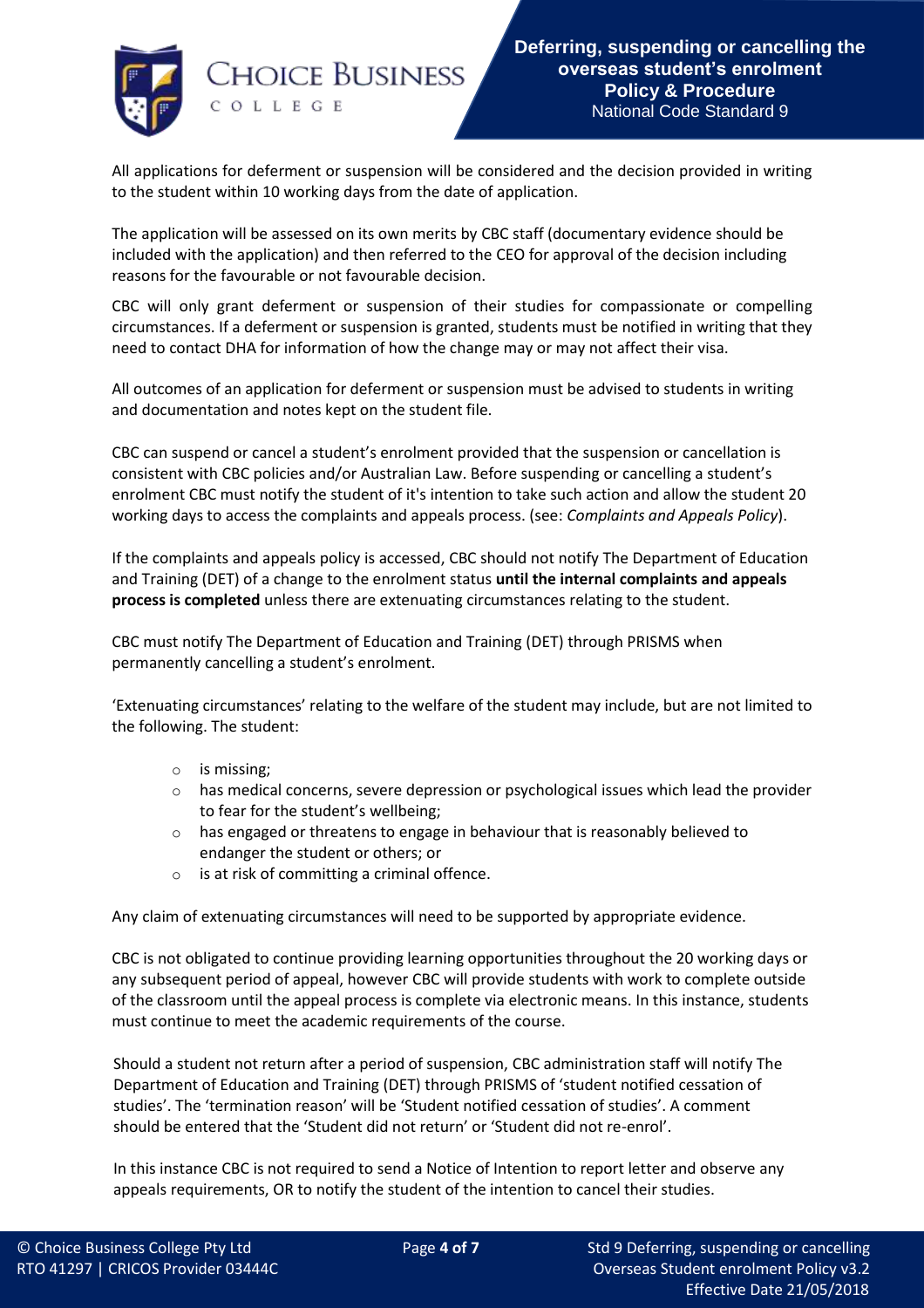

Students must be advised of their right to access the complaints and appeals process (regardless of the reason for cancellation).

Students who have their enrolment suspended are subject to the rules of the refund policy regarding any refund of fees.

Once CBC notifies DHA via PRISMS of a student's cessation of studies, the student must leave Australia, obtain enrolment in an alternative course or apply for a different visa within 28 days of cessation. If a student chooses to leave Australia, the student's visa will be subject to cancellation.

CBC will not authorise and report a deferment or suspension **retrospectively** unless there are **unusual circumstances** where it may be required. In this instance CBC would seek advice firstly from the Regulator.

CBC will record any 'period of exclusion' from class as absence (where the enrolment is not officially suspended on PRISMS) and include this absence in attendance monitoring calculations (potentially putting a student with marginal attendance in danger of being reported for unsatisfactory attendance).

CBC is not required to wait for the outcome of any **external appeals** process before notifying The Department of Education and Training (DET) / DHA of the cancellation of the student's enrolment.

Where CBC has reason for concern for the welfare of the student or those with whom the student may come into contact, CBC will cancel the student's enrolment prior to completion of any appeals process.

In this instance CBC WILL notify The Department of Education and Training (DET) / DHA through PRISMS that it is cancelling of a student's enrolment for disciplinary reasons and the **extenuating circumstances** will be entered into PRISMS and documented and kept on the student file. However, students are still able to appeal the decision from their Australian residence or home country.

CBC will advise students it is a condition of their visa to contact DHA within 28 days to inform DHA of their plans (to find another course, return home or access an external appeals process) and to take all relevant paperwork (for example, new CoE) to DHA.

Where a student's misbehaviour leads to a criminal conviction the current visa and future visa applications may be cancelled or refused on character grounds.

CBC must also notify The Department of Education and Training (DET) /DHA through PRISMS that it is deferring or suspending a student's enrolment if the suspension will affect the end date of the CoE. PRISMS will then cancel the original CoE, and the processing officer given the opportunity to create a new CoE with a revised end date. If it is not known when the student will return, the option to not create a new CoE at that point should be taken. Once the student has notified CBC of their intended date of return a new COE can then be created.

# **Deferring or suspending that does affect the end date of the COE:**

The College notifies The Department of Education and Training (DET) through PRISMS that it is **deferring or suspending** a student's enrolment for a period which **will affect the end date of the CoE**.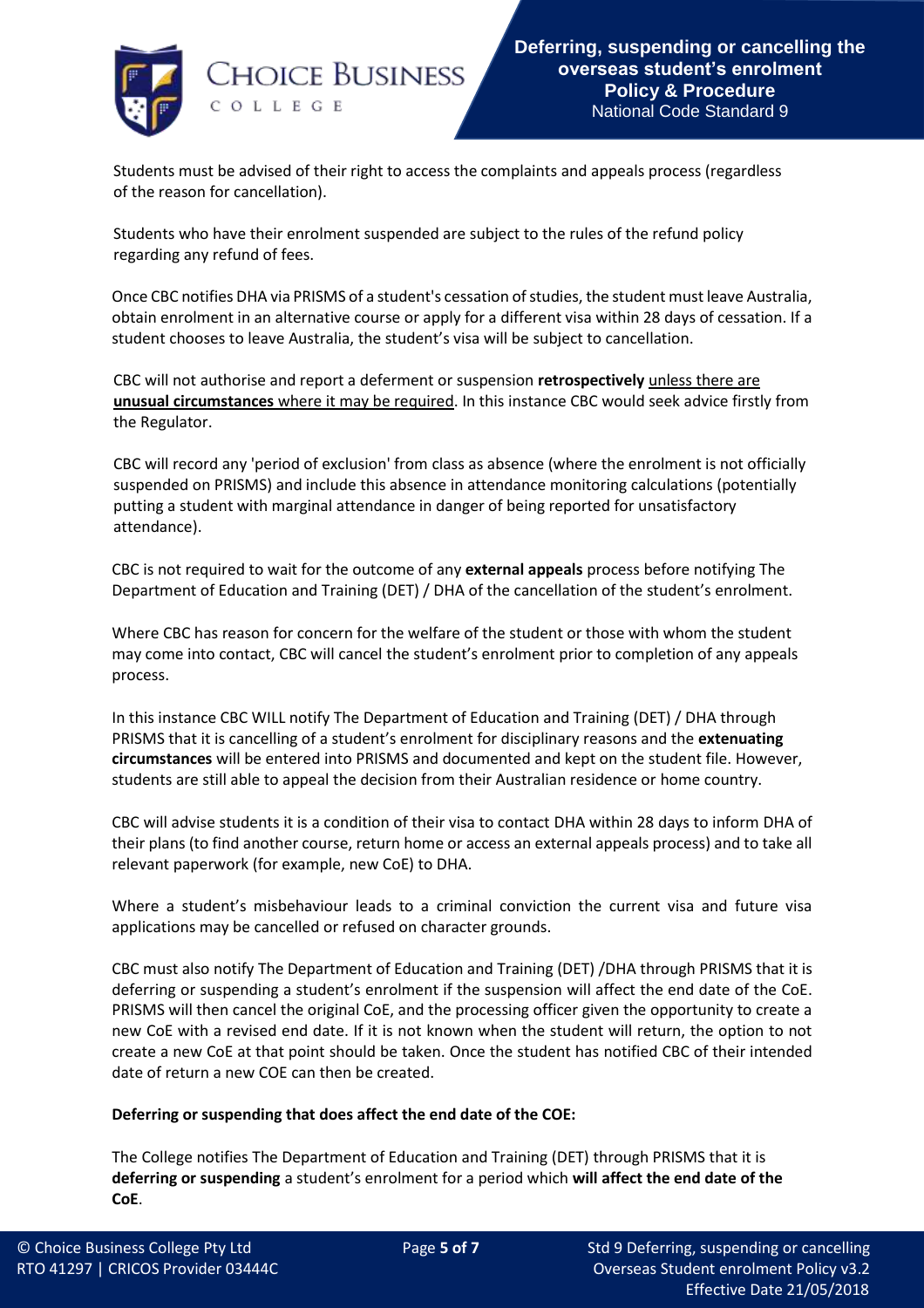

In such situations, PRISMS will cancel the original CoE, and immediately offer the opportunity to create a new CoE with a more appropriate end date. If it is not known when the student will return, the option to not create a new CoE at that point should be used. Once the student has notified CBC of their intended date of return a new COE can then be created.

## **Deferring or suspending that does not affect the end date of the COE:**

The College notifies The Department of Education and Training (DET) through PRISMS that it is **deferring or suspending** a student's enrolment for a period **without affecting the end date of the CoE**.

In this case there is no change to the CoE or the student's enrolment status on PRISMS i.e. the student's CoE status will still be listed as 'studying'. However, the notice of deferment or suspension will be recorded in PRISMS.

## NOTE:

Prior to the expected commencement date of a course, if a student has a student visa, the status on PRISMS will be 'Visa Granted'.

On the expected course commencement date, the student's status on PRISMS automatically changes to 'Studying', and will remain as 'Studying' unless the provider notifies through PRISMS that this is incorrect.

Where a student cannot start on the expected commencement date for compassionate or compelling reasons and CBC has agreed to the student's request for a later starting day; and the end date of the course **will not be** affected; CBC will not defer the commencement of enrolment.

### **Cancelling COE**

CBC notifies The Department of Education and Training (DET) through PRISMS that it wishes to **permanently cancel (terminate)** the student's enrolment. Once this process is complete, the student's CoE status will be listed as 'cancelled'.

If a student commits a serious breach of the Code of Conduct/Behaviour (eg threatening the life of another student or teacher) the police will be called and an immediate cancellation of their enrolment is allowed in this circumstance. CBC will then notify DET and DHA via PRISMS and call DHA for further instructions/guidance if needed.

### **Student does not commence the course**

Should a student who has not commenced study by the end of  $2^{nd}$  week after the agreed starting date on the Letter of Offer will have their CoE cancelled. The Compliance Manager will notify The Department of Education and Training (DET) through PRISMS that 'Non-commencement of Studies'. The 'termination reason' will be 'Non-commencement of Studies'. Additional comments may be entered but is not required in this case.

In this instance CBC is not required to send a Notice of Intention to report letter and observe any appeals requirements, OR to notify the student of the intention to cancel their studies.